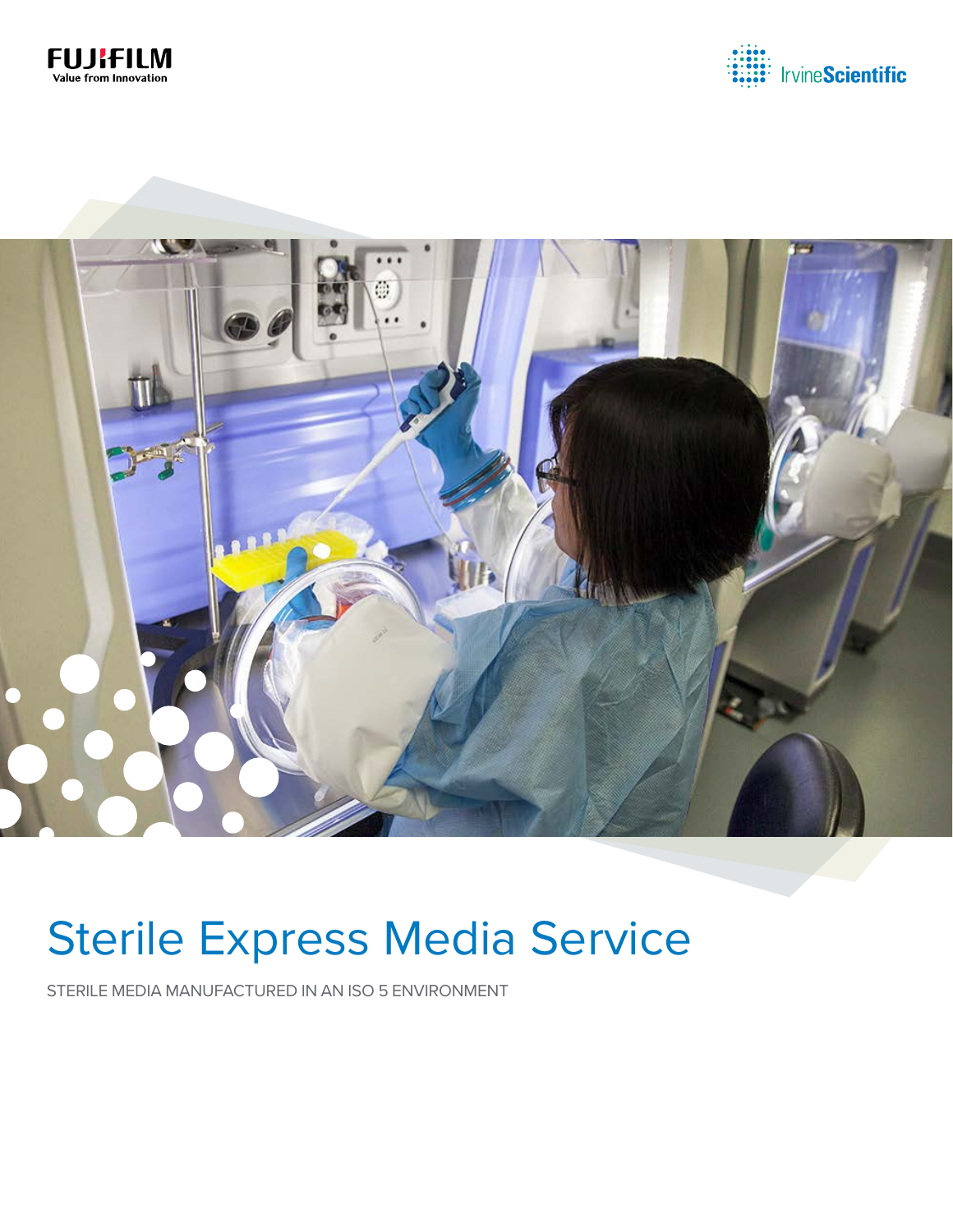# The First Service of Its Kind for Tested *Sterile*, Non-GMP Media

Testing the feasibility of your cell culture media is crucial before scale-up. Express Media Service (EMS) from FUJIFILM Irvine Scientific meets this need by delivering small-scale, rapid production of non-GMP media in as little as 10 days. Now, take your test media a step further and ensure its sterility with Sterile Express Media Service (SEMS), the first service of its kind for tested *sterile*, non-GMP media. Up to 100 L, flexibly and rapidly manufactured in a Grade A/ISO 5 environment, your media is shipped in as little as 15 business days.\*

SEMS relies on isolator technology, paired with hydrogen peroxide vapor decontamination, to provide an aseptic manufacturing environment. Sterility testing, according to USP71 and ISO 13408 requirements, confirms sterility of the media for your pilot-scale applications.

Sterile non-GMP media provides an extra measure of control and security for valuable cells and helps streamline the successful development of cell and gene therapies and clinical drugs.



Our cell and gene therapy and biopharmaceutical customers prefer to use sterile media, rapidly formulated, to protect their valuable cells. Sterile Express Media Service makes this possible.

*Kevin Kolell Director of Global Marketing, FUJIFILM Irvine Scientific*

| <b>EMS</b>                         | <b>SEMS</b>                                                                                                        |
|------------------------------------|--------------------------------------------------------------------------------------------------------------------|
| <b>Express Media Service</b>       | <b>Sterile Express Media Service</b>                                                                               |
| Non-GMP                            | Non-GMP                                                                                                            |
| $\bullet$                          | $\bullet$                                                                                                          |
| Small-scale                        | Small-scale                                                                                                        |
| $\bullet$                          | $\bullet$                                                                                                          |
| Production using GMP-qualified RMs | Production using GMP-qualified RMs                                                                                 |
| $\bullet$                          | $\bullet$                                                                                                          |
| Sterile-filtered                   | Sterile-filtered                                                                                                   |
| $\bullet$                          | $\bullet$                                                                                                          |
| 10-day turnaround<br>$\bullet$     | 15-day turnaround*<br>$\bullet$<br><b>Sterility tested according to</b><br>$\bullet$<br><b>USP71 and ISO 13408</b> |
|                                    |                                                                                                                    |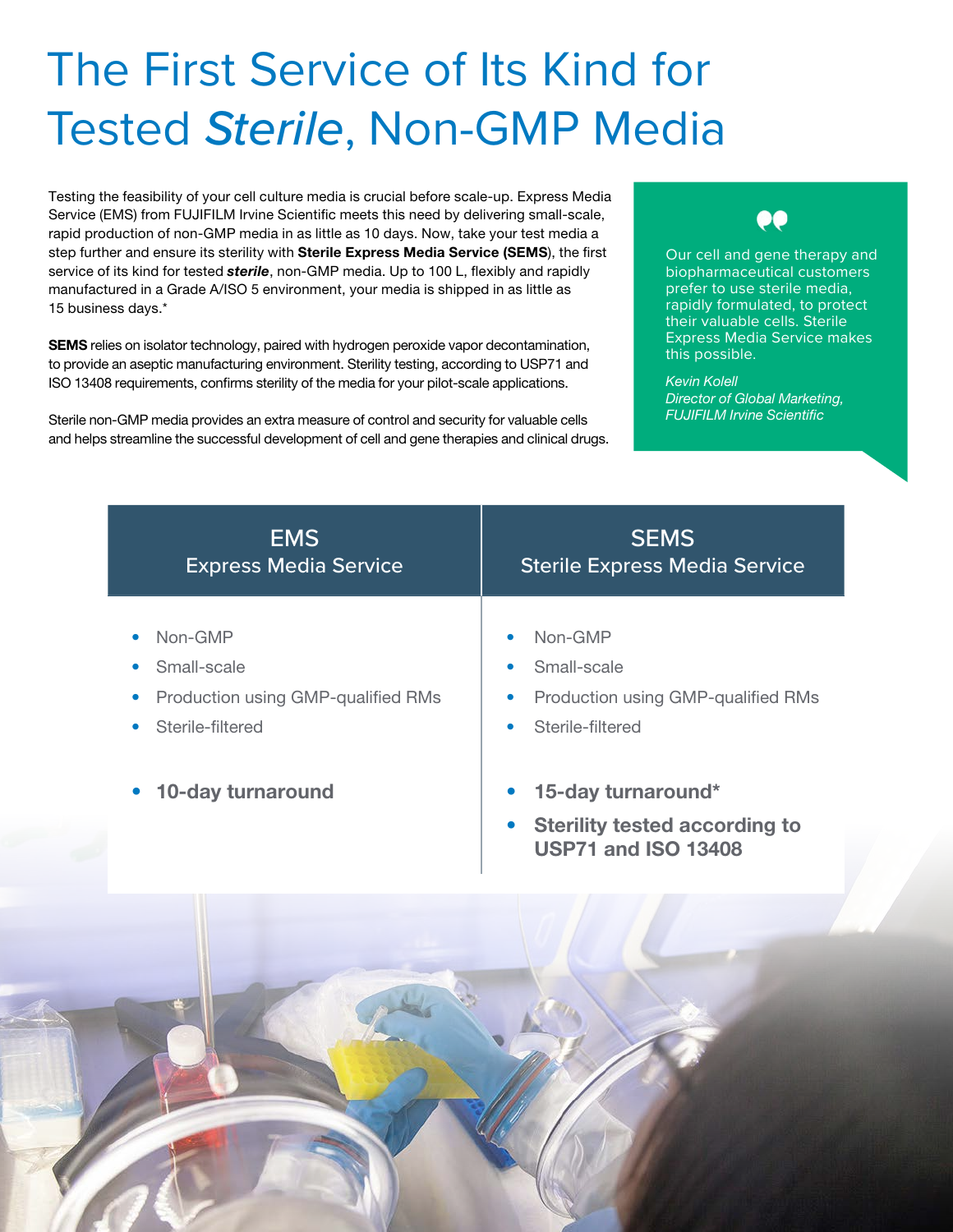## Sterile Express Media Service Features & Benefits

| <b>Feature</b>                                                                | <b>Benefits</b>                                                                                                                                                        |
|-------------------------------------------------------------------------------|------------------------------------------------------------------------------------------------------------------------------------------------------------------------|
| Small-scale liquid<br>formulations:                                           | Sterile small lots and pilot-scale lots to test the feasibility of media during scale-up<br>in applications that do not require GMP-grade media                        |
|                                                                               | Non-GMP, small-scale liquid formulations, manufactured using the same qualified<br>$\bullet$<br>raw materials used for GMP manufacturing                               |
|                                                                               | Batch size up to 100 L; standard as well as custom media packaging available to<br>٠<br>accommodate specific process requirements                                      |
| Confirmed sterility:                                                          | Isolator technology provides an aseptic environment for media manufacturing                                                                                            |
|                                                                               | Media remains in a Grade A/ISO 5 environment throughout the manufacturing<br>process, reducing risk for contamination of media for critical applications               |
|                                                                               | Trial small volumes of sterile, non-GMP media for scale-up process, before<br>۰<br>progressing to higher volume requirements of GMP manufacturing                      |
|                                                                               | Media are released for rapid shipping pending sterility confirmation<br>۰                                                                                              |
| Broad range of media<br>support:                                              | Manufacturing of customers' proprietary formulas, modified FUJIFILM Irvine Scientific<br>formulas, and classical formulas with or without modifications                |
| Extensive technical<br>support from<br>Manufacturing Support<br>and Services: | • Dedicated scientists provide formulation support based on 50 years of<br>media experience                                                                            |
|                                                                               | • Access to experienced support team for formula review, optimization, and<br>consultation ensures a smooth transfer to GMP manufacturing                              |
|                                                                               | • Utilization of the same tested and qualified raw materials and milling technology used<br>in our GMP manufacturing environment supports your small-scale media needs |
| Quality raw materials<br>and technology:                                      | Raw materials are monitored in accordance with ISO 13485:2016 standards and<br>meet manufacturing Quality Assurance measures                                           |
|                                                                               | Extra security during manufacturing through Environmental monitoring and<br>۰<br>21 CFR-Part 11 compliant data logging                                                 |
| <b>Quality Control testing:</b>                                               | Testing appearance, pH, and osmolality of products free of charge                                                                                                      |
|                                                                               | Each lot of media is confirmed sterile according to USP71 and ISO 13408 requirements                                                                                   |
| Fast turnaround time:                                                         | Sterile media prototype can be manufactured and shipped in as little as<br>15 business days*                                                                           |
| *Pending sterility confirmation.                                              |                                                                                                                                                                        |